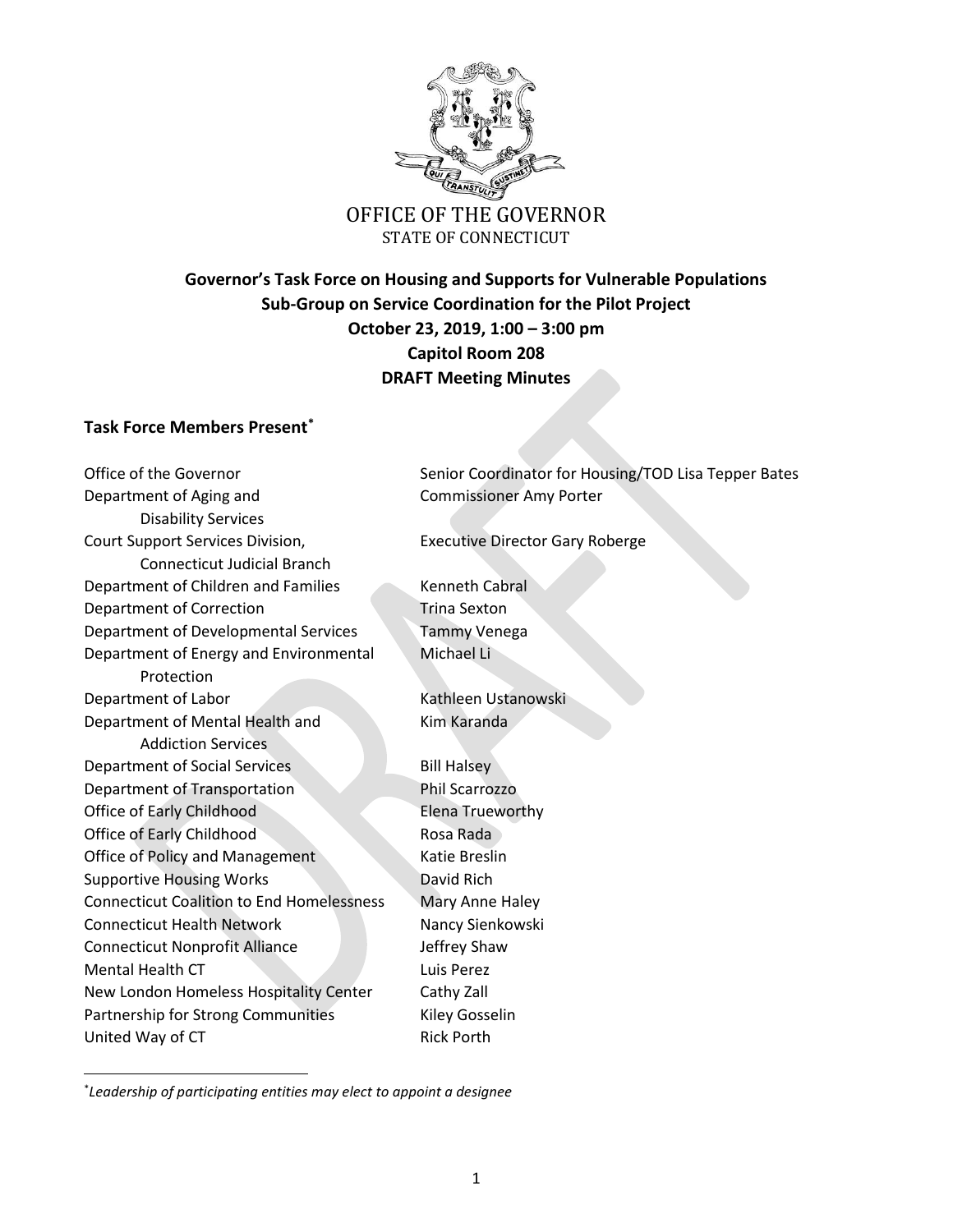Department of Housing The Contract Steve DiLella CT Housing Finance Authority Terry Nash

#### **I. Welcome and Introductions – Co-Chairs Richard Porth, United Way of CT and Fred Morton, DMHAS**

Fred Morton and Richard Porth reviewed– the Governor's charge for the sub-group: to enhance coordination across agencies to serve all critical needs of each household quickly to achieve stabilization and prevent costly cycling through public systems. There are relevant recent examples already available which can be used as models as the sub-group works to develop a pilot to demonstrate how regular, consistent and measurably beneficial strategies are employed to coordinate service delivery for vulnerable populations. Lisa Tepper Bates reported that a data match to help identify the most vulnerable households/individuals will be available by the end of the year. An update on this timeline will be made available at the next Task Force meeting.

## II. **Review of Coordinated Access Network coordinated homelessness response system – Lauren Zimmerman**

Ms. Zimmerman Provided background on CT's homelessness response system of "Coordinated Access Networks" (CAN), and pre-CAN practices in Connecticut. There are currently seven 7 CANs in Connecticut, which are multi-agency, community-based teams of homeless and housing service providers. The CAN process includes a single point of entry (211) as a first step, and a single in-person intake at each CAN that is client-centered and focused on helping people maintain or secure safe housing when they face a housing crisis or literal homelessness. In the CAN system resources and staff time are prioritized, they address a wide spectrum of client needs, they can broaden and diversify services to accommodate all clients more efficiently and effectively. The goal is to allocate services to household that are appropriate and sufficient to resolve the housing crisis -- "just as much as they need," but not more in order to maximize the impact of available resources. One participant asked Zimmerman: across all providers, how is information shared? She replied that simple technical solutions for communication include shared lists which help to improve meeting time/space to be more efficient. What is needed is more on the client engagement side and quick decisions being made by key players.

Ms. Bates observed that for the pilot, the objective for service delivery to the pilot population can build on the "scaffolding" of the coordinated homelessness response infrastructure that already exists: the goal is to try to plug in the missing pieces and work with client caretakers to develop a shared, personcentered approach to each client or client family. David Rich agreed that a collaborative nature/culture requires the participation of multiple agencies. Mr. Porth mentioned that currently the Vulnerability Index is used as a shared assessment to understand the level of and nature of need required from the CAN, and that allocating resources based on vulnerability is part of the process. He noted that the group will need to think about how to build a shared approach across agencies in the same regard.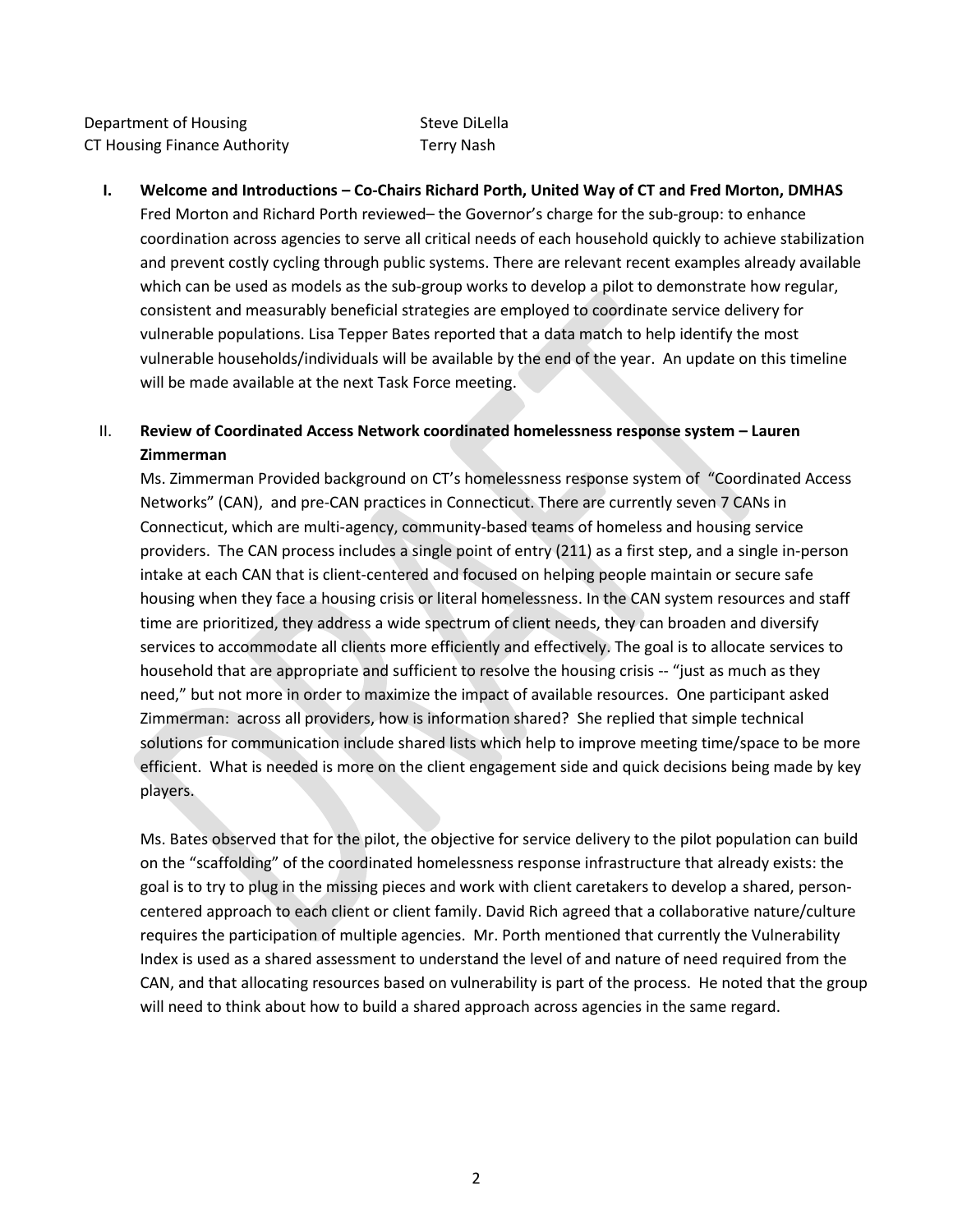#### III. **Critical-Time Intervention (CTI) approach**

**May Ann Haley, Connecticut Coalition to End Homelessness (CCEH)** Ms. Haley spoke about the CTI strategies (power point presentation attached). She noted that the CTI approach helps to structure case management to a phased process towards client independence.

**Cathy Zall, New London Homeless Hospitality Center (NLHC)** highlighted the fact that the main objectives of CTI are identifying barriers and challenges to find solutions that will improve outcomes. Making linkages to supports (which can include family, faith community, benefits, mental health treatment, and other) as quickly as possible is critical so that program eligibility requirements are known and key contacts are identified. Cathy Zall spoke about their experience with CTI at the New London Homeless Hospitality Center and the benefits of CTI versus traditional case management. Common themes included engagement (getting to know the people), creating trusting relationships, have the work be time-limited and having staff be prepared to let go, benefits of linking to services rather than just referring, and building capacity in people to use natural supports and community resources, narrowing needs to just 3 top needs, placing a strong emphasis on structure and supervision. Participants noted that there is an opportunity to de-duplicate case management services for family connected with multiple agencies: thinking bigger could help lead to better outcomes.

## IV. **Review of the Hurricane Maria Disaster Case Management (DCM) experience – Tanya Barrett, United Way of CT 211**

Tanya Barrett reported on efforts to coordinate service delivery for victims of Hurricane Maria who relocated to CT. She described the coordinated approach to disaster case management (DCM) led by the Governor, DEMHS and DOH along with numerous state agencies and nonprofit providers. This approach was initiated due to early recognition that relocated individuals and families could overwhelm the housing and homelessness response systems in CT. It was noted that Disaster Case Management (DCM) has parallels to many features of Coordinated Access Network and CTI approach. The Disaster Case Manager (DCM) role included prioritizing clients with unmet needs that were not best served by other channels. DCM process involved maintaining established relationships and reconnecting with providers for regular phone conferences, Unified Command meetings and weekly reports and working with FEMA (which provided the list of registered clients). Having key contacts in each agency for escalating cases was necessary and useful. Data sharing agreements were put in place. Marketing and messaging was important for consistency. Flex funds were critical to help fill the gaps. Mr. Porth observed that when the Governor and the Commissioners made this work a high priority more streamlined service coordination and innovative responses among state agencies and nonprofits were possible.

V. **Incorporating a 2Gen approach – Rosa Rada, 2 Gen Coordinator, OEC** Rosa Rada spoke about creating opportunities for children and families together to ensure economic stability. We need to examine and broaden the definitions of family. She discussed the 2Gen Advisory Board work which seeks to highlight the parent voice. She provided examples from Meriden, New Haven, Norwalk and Bridgeport efforts and practices. OPM will be working with 2Gen around Family Economic Success through data sharing, coordinating resources, innovative approaches and measurable system change indicators. Goal is to